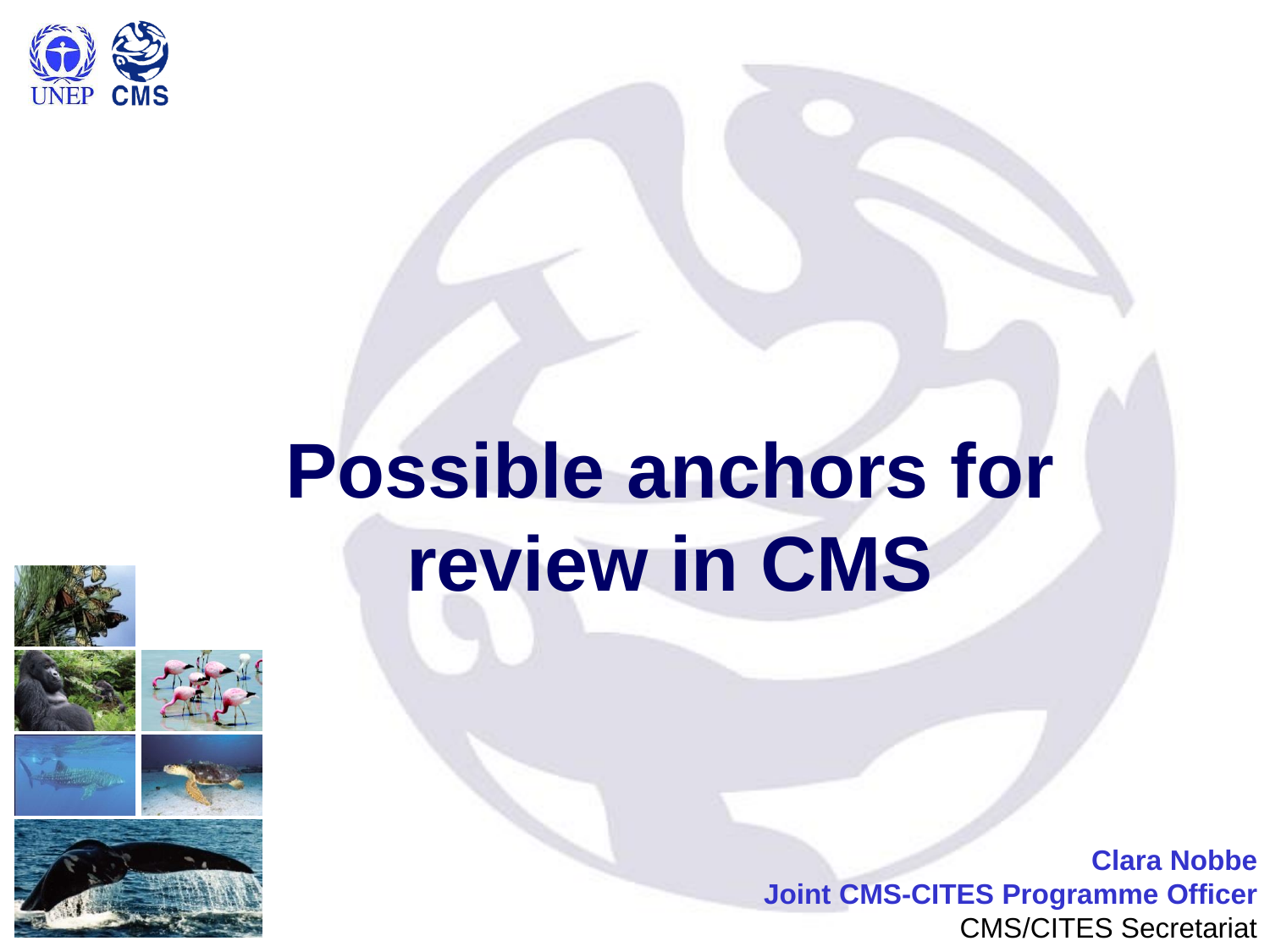

### **Fundamental principles of CMS**

- $\triangleright$  Take individually or in cooperation steps to conserve species and their habitat (Art. II 1.)
- $\triangleright$  Take action to avoid any migratory species becoming endangered (Art. II 2.)
- *Should* promote, cooperate in and support research relating to migratory species;
- *Shall endeavour* to provide immediate protection for migratory species included in Appendix I;
- *Shall endeavour* to conclude Agreements covering the conservation and management of migratory species included in Appendix II.

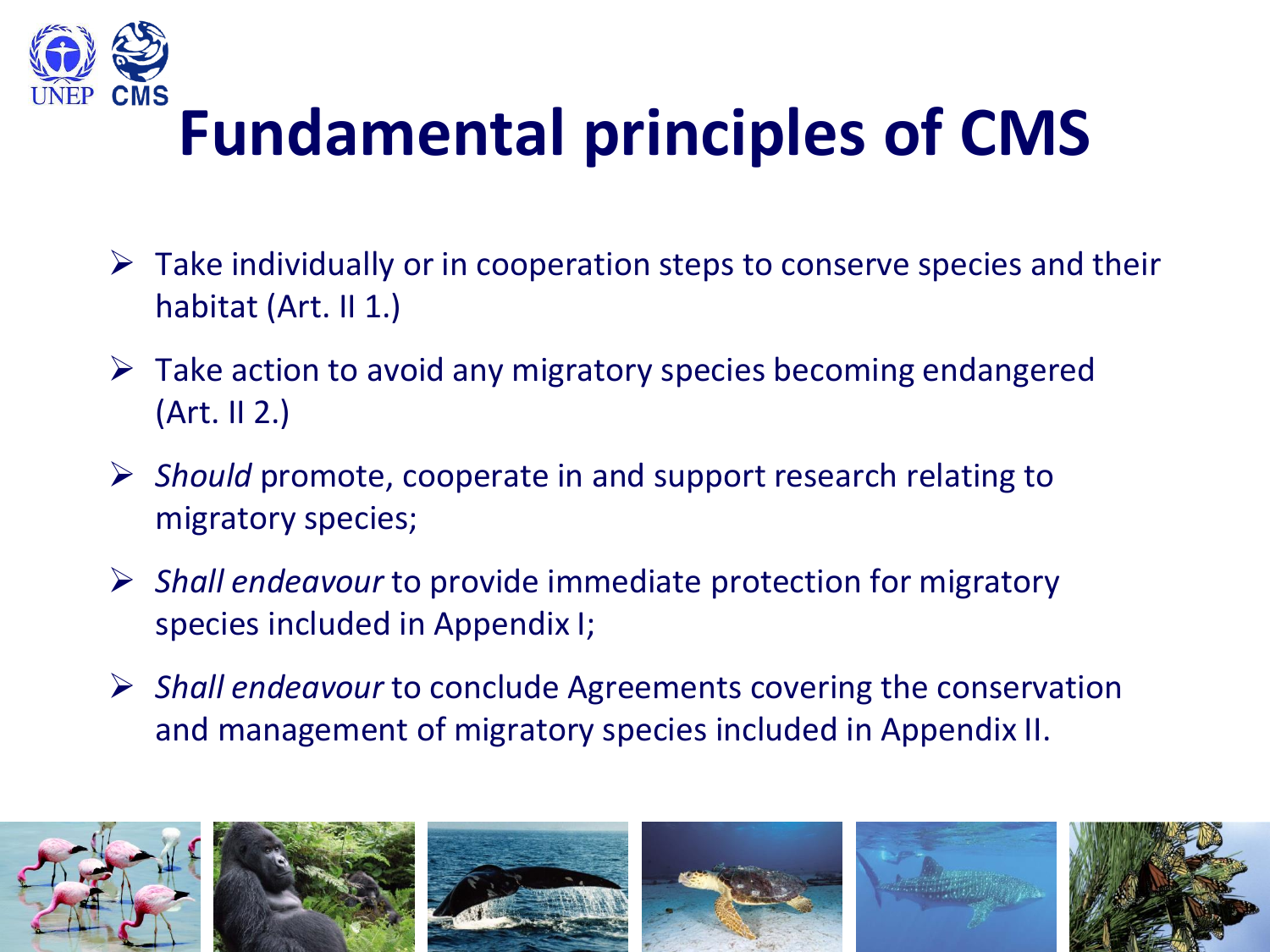

## **Specific objectives of CMS**

#### Appendix I listed species (Art. III):

- Lists species, which are endangered
- Parties *shall endeavour*:
	- $\triangleright$  Conserve and restore habitats of importance
	- $\triangleright$  Prevent, remove, compensate for or minimize adverse effects of activities or obstacles impeding the migration of species
	- $\triangleright$  Prevent, reduce or control factors endangering the species
- Parties *shall prohibit the taking of animals*, except if it is for scientific purposes; for enhancing the survival; for accommodating needs of traditional subsistence users; or extraordinary circumstances.

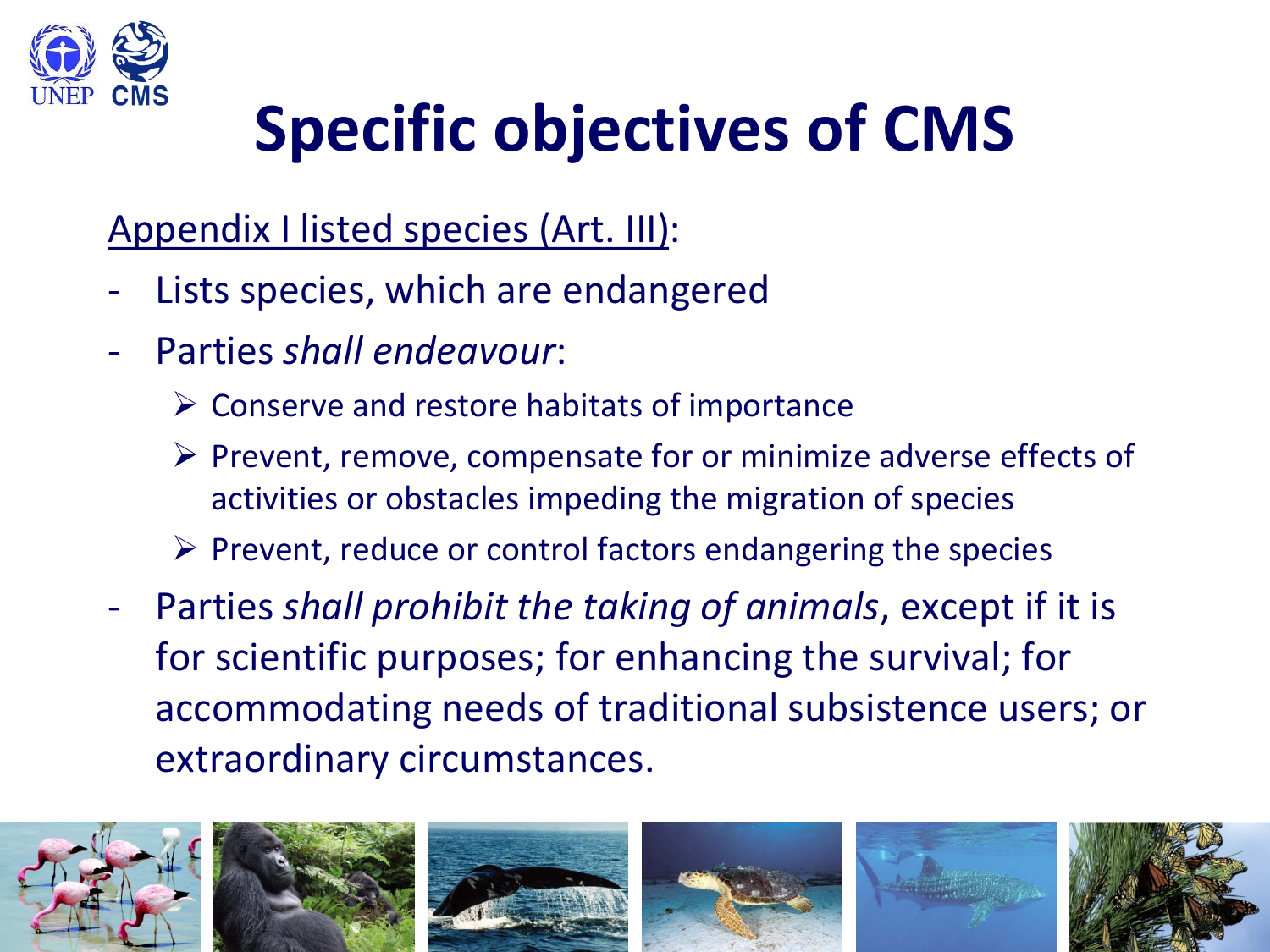

### **Specific objectives of CMS**

#### Appendix II listed species (Art. IV and V):

- Lists species, which have an unfavourable conservation status and which require international agreements for their conservation and management, as well as those which could significantly benefit from international cooperation;
- Object of each agreement *shall be* to restore the species to a favourable conservation status or maintain it in that favourable status. Each agreement *should deal* with the with those aspects of conservation and management which serve to achieve that object.

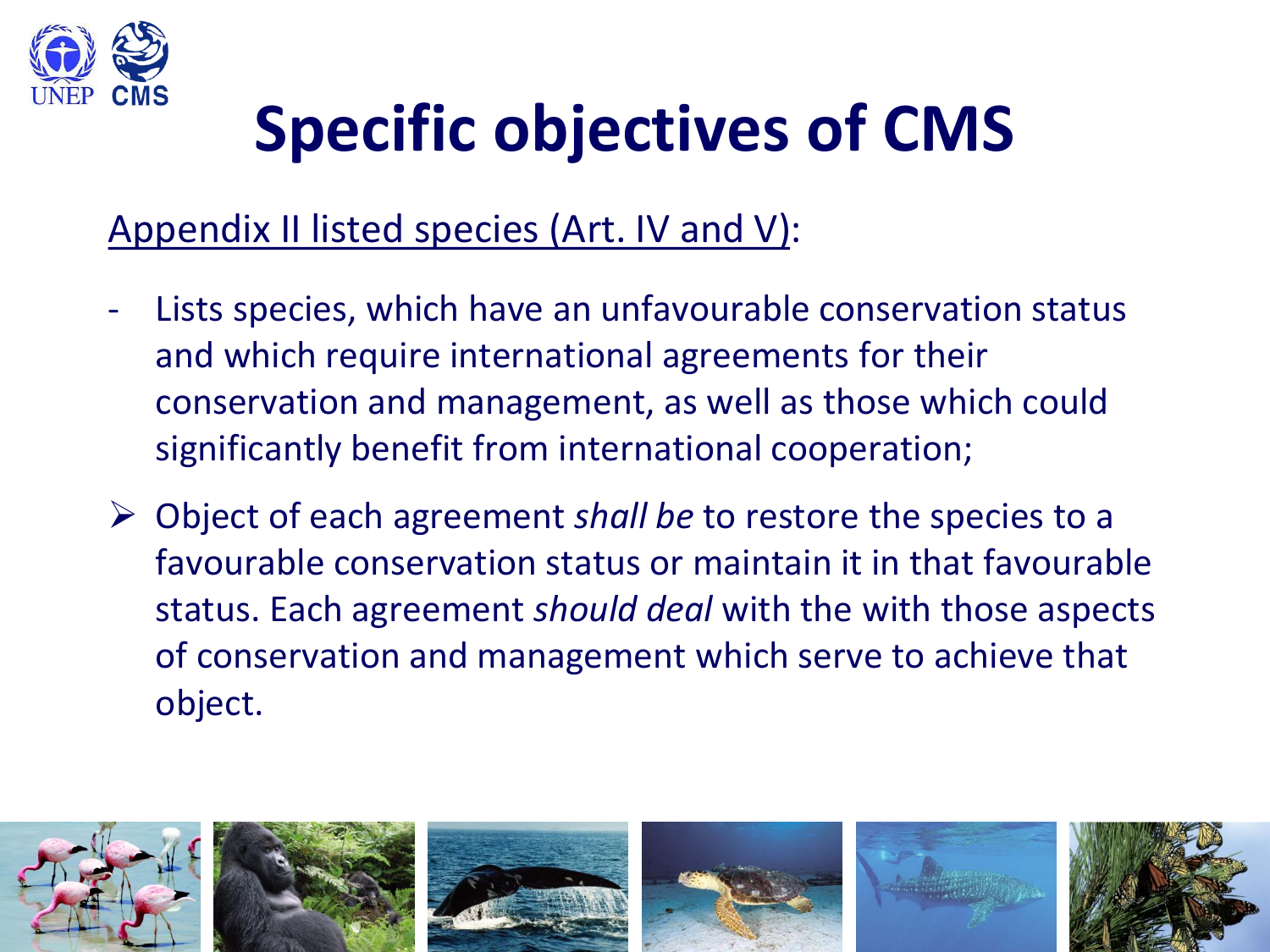

# **Effectiveness of CMS**

#### Global Biodiversity Outlook 4 provides:

- $\triangleright$  "Despite individual success stories, the average risk of extinction for birds, mammals and amphibians is still increasing (Target 12)."
- $\triangleright$  "Taking current commitments into account, the element of Target 11 on conserving 17 per cent of terrestrial areas by 2020 is likely to be met globally, *although protected area networks remain ecologically unrepresentative* and many critical sites for biodiversity are poorly conserved."

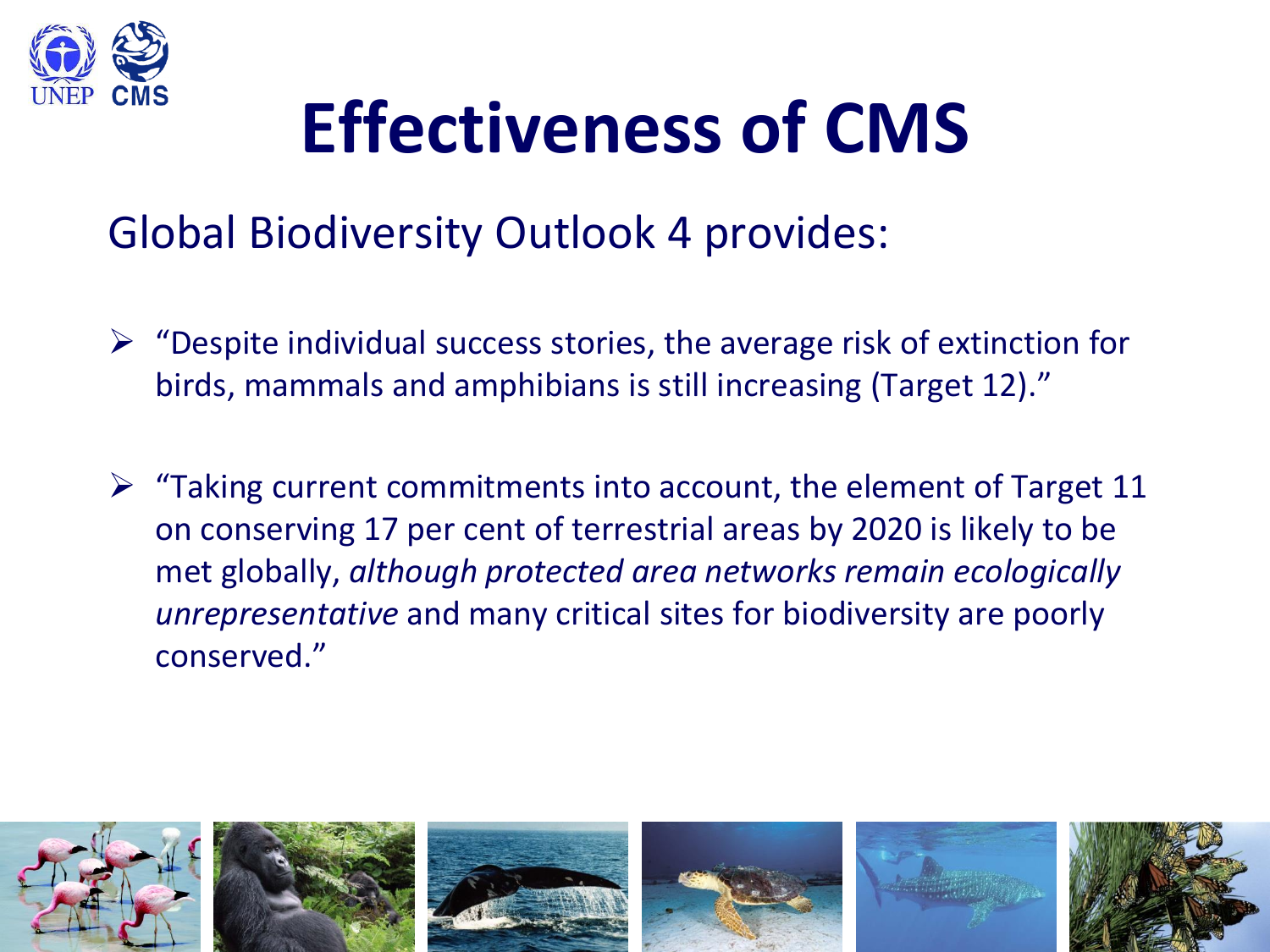

# **How can we make CMS more effective?**

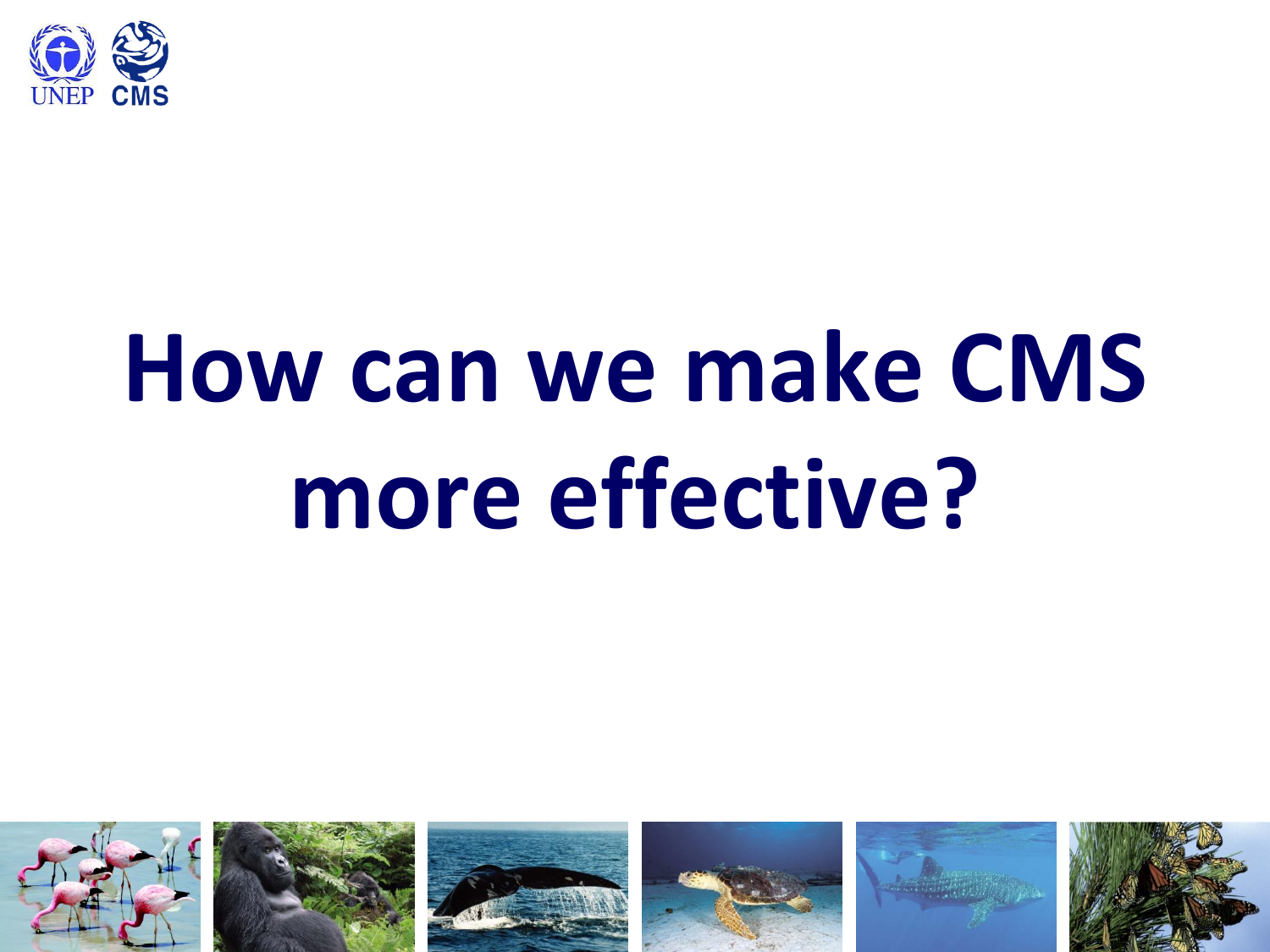

Collective:

- Each Agreement *should* establish, if necessary, appropriate machinery to assist in carrying out the aims of the Agreement, to monitor its effectiveness, and to prepare reports for the COP. (Art. V 4. d))
- Where appropriate and feasible, each Agreement *should* provide for, but not be limited to periodic review of the conservation status of the species concerned and the identification of the factors which may be harmful to that status. (Art. V 5. a))

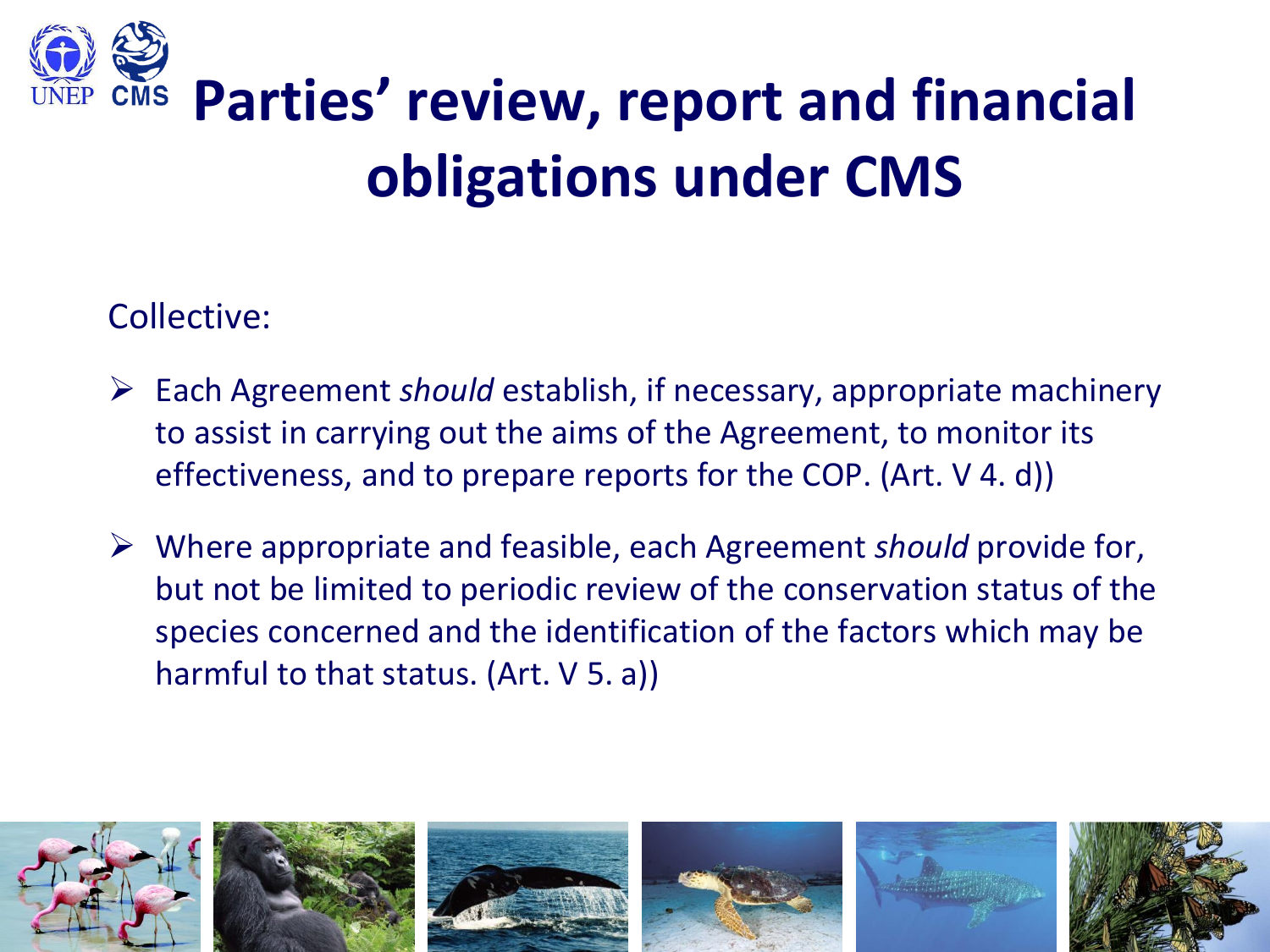

Individual:

- The Parties *shall* as soon as possible inform the Secretariat of any exceptions made pursuant to Art. III 5. (Art. III 7.)
- The Parties *shall* keep the Secretariat informed in regard to which of the species listed in Ap. I and II they consider themselves to be Range States, including provision of information on their flag vessels engaged outside national jurisdictional limits in taking the species concerned, and where possible, future plans in respect of such taking. (Art. VI 3.)
- Each Party *shall* contribute to the budget according to a scale agreed by the COP. (Art. VII 4.)

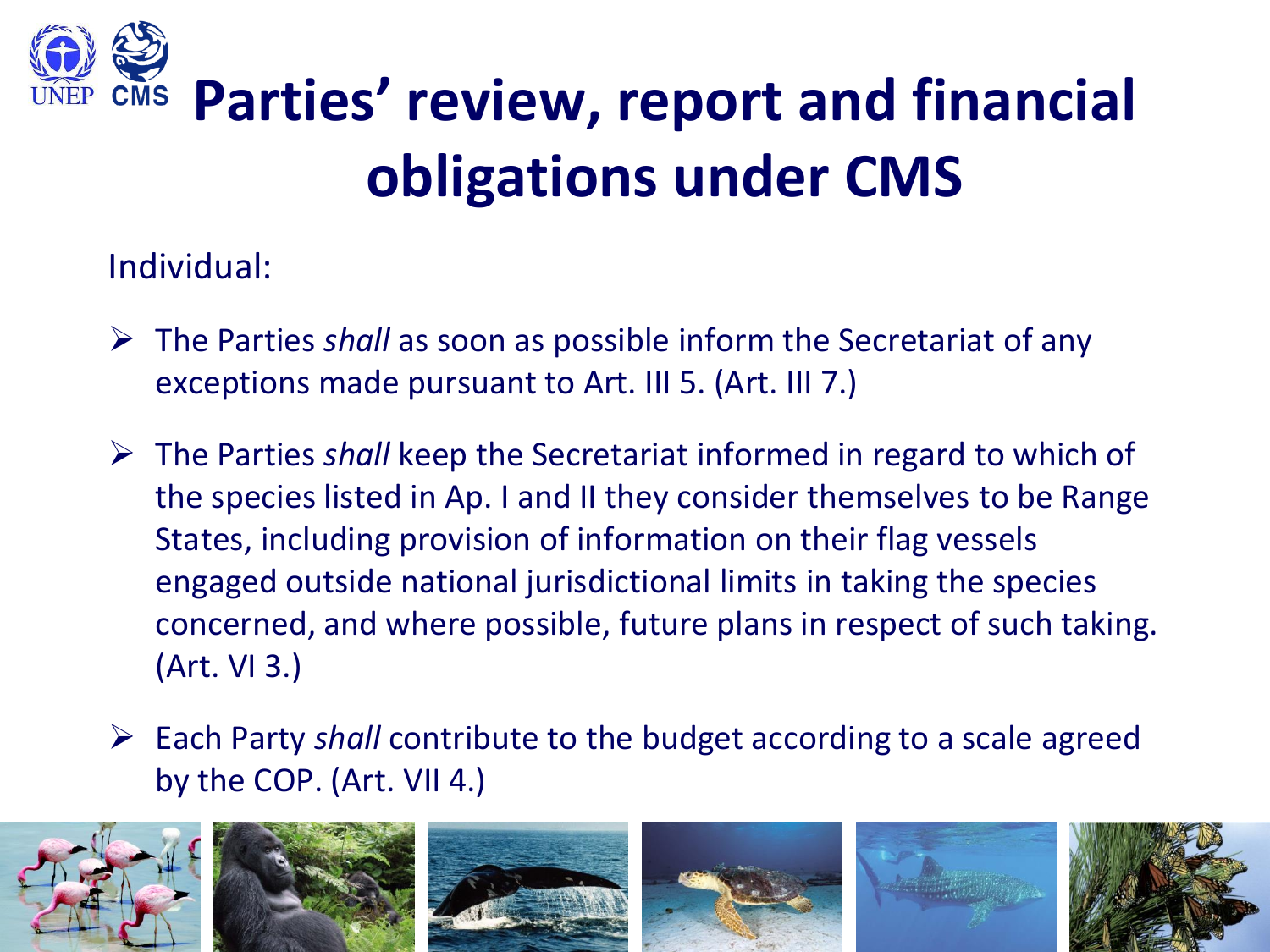

### **COP's authority to review and recommend**

- At each of its meetings the COP *shall* review the implementation of this Convention and may (Art. VII 5.)
	- $\triangleright$  review and assess the conservation status of species;
	- $\triangleright$  review the progress made towards the conservation of species, especially those listed on AP. I and II;
	- $\triangleright$  make recommendations to the Parties for improving the conservation status of species and review the progress being made under Agreements;
	- $\triangleright$  make recommendations to the Parties for improving the effectiveness of this Convention;
	- $\triangleright$  decide on any additional measure that should be taken to implement the objectives of this Convention.
- $\triangleright$  The COP may recommend to the Parties that are Range States of a species listed in Ap. I that they take further measures considered appropriate to benefit the species (Art. III 6.).

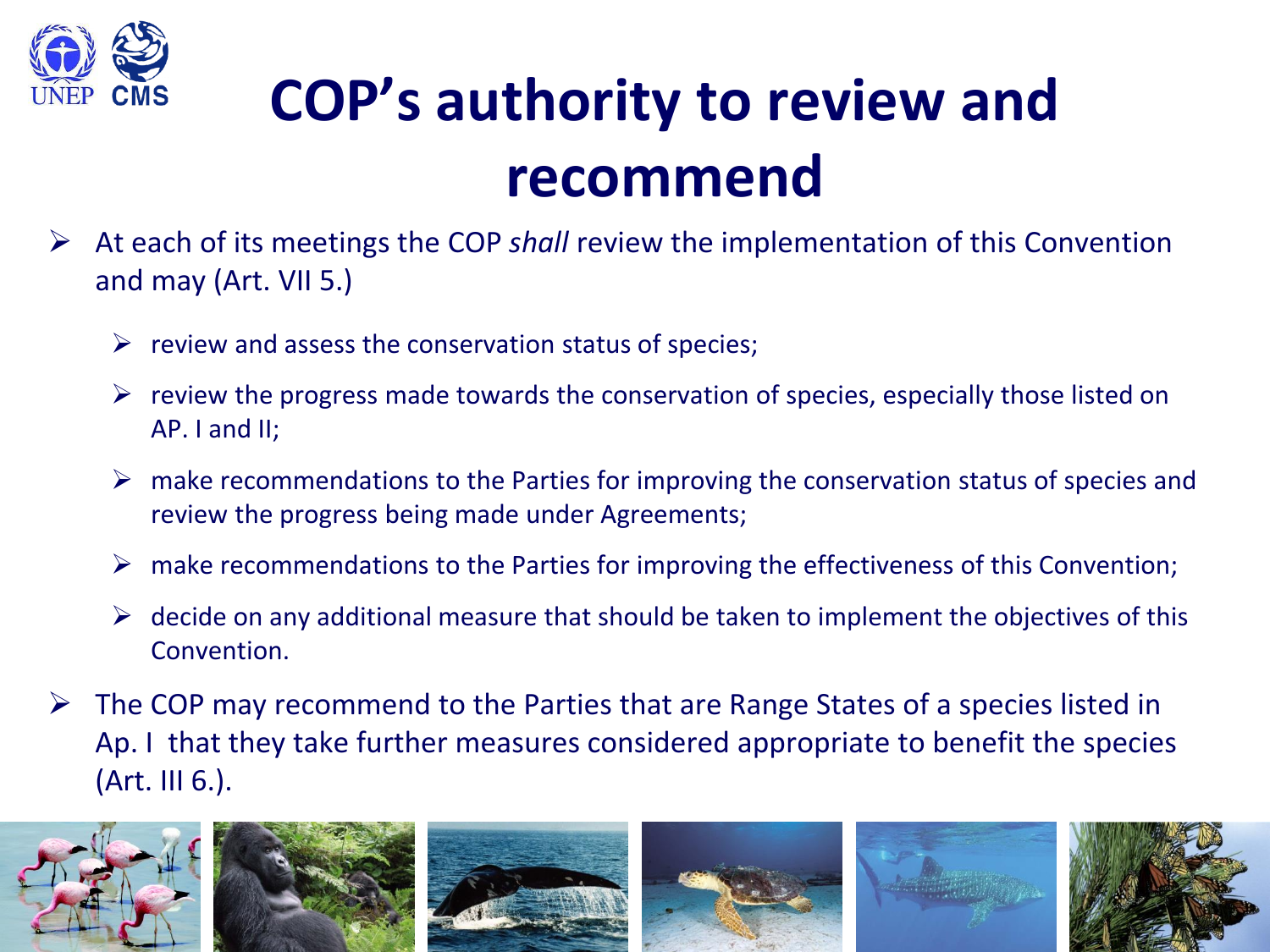

#### **Existing review and report measures**

- National reporting: Currently refined in light of adoption of Strategic Plan.
- Concerted and cooperative action: Based on Article VII review of conservation status of selected Ap. I and II species at each COP. Currently consolidated and refined.
- Contributions: No funding provided for participation in CMS meetings to Parties that have not paid their contributions for three consecutive years. (CMS Res 11.1, para. 8)